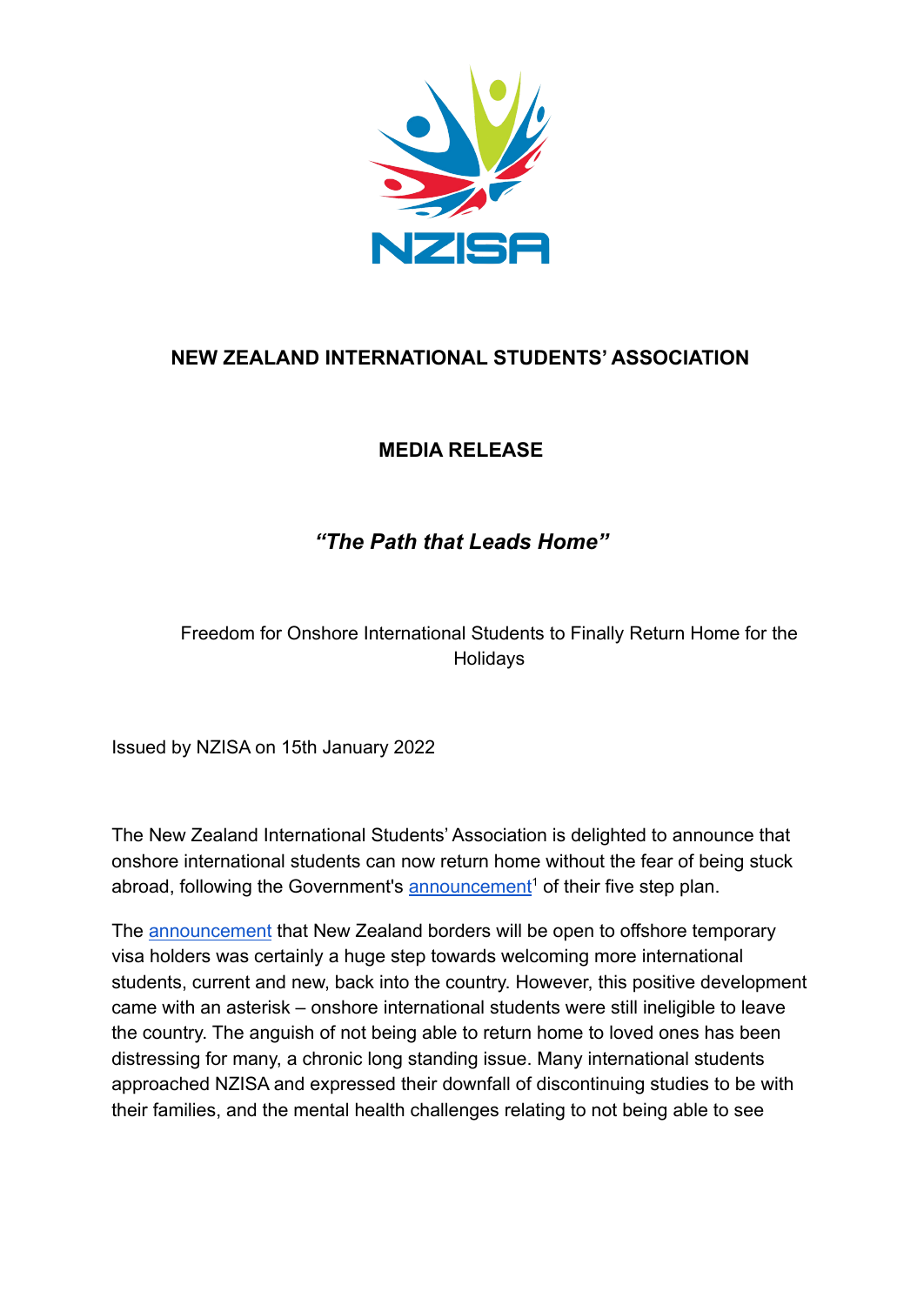

family in over two years. One student said, "we still won't be able to leave New Zealand to see our families come April  $13<sup>th</sup>$  – this is absolutely heartbreaking and

unfair." Another said "why are we not allowed to return once we have left? Many other countries allow their students to go home and return again for studies."

NZISA has been working tirelessly with the support of Education New Zealand (ENZ), constant communication with Immigration New Zealand (INZ), and the Ministry of Education (MOE) - notably Minister Chris Hipkins, to amplify the concerns of our onshore students to be able to visit their families without being stuck abroad. After years of advocating, onshore international students can now return to their home countries from *12th April 2022 at 11.59pm*. They will be able to do so without the dread of being stranded abroad rendering INZ's [Step 3 - From Tuesday 12 April,](https://www.immigration.govt.nz/about-us/covid-19/border-closures-and-exceptions/entry-to-new-zealand/border-entry-requirements) [11:59pm](https://www.immigration.govt.nz/about-us/covid-19/border-closures-and-exceptions/entry-to-new-zealand/border-entry-requirements)<sup>1</sup>.

NZISA is pleased with the current progress and we hope to maintain our positive relationships with Government agencies and our key stakeholders, incorporating the perspectives of international students for decisions pertaining to our welfare, education, and future. Nothing about us, without us. Here's to more wins for our international student community in 2022 – better days ahead!

For more information on travel and border restrictions for Tertiary International Students, visit:

- 1. [New Zealand Border entry requirements](https://www.immigration.govt.nz/about-us/covid-19/border-closures-and-exceptions/entry-to-new-zealand/border-entry-requirements)
- 2. [Border Reopening announcement](https://www.beehive.govt.nz/release/border-reopen-stages-27-february)